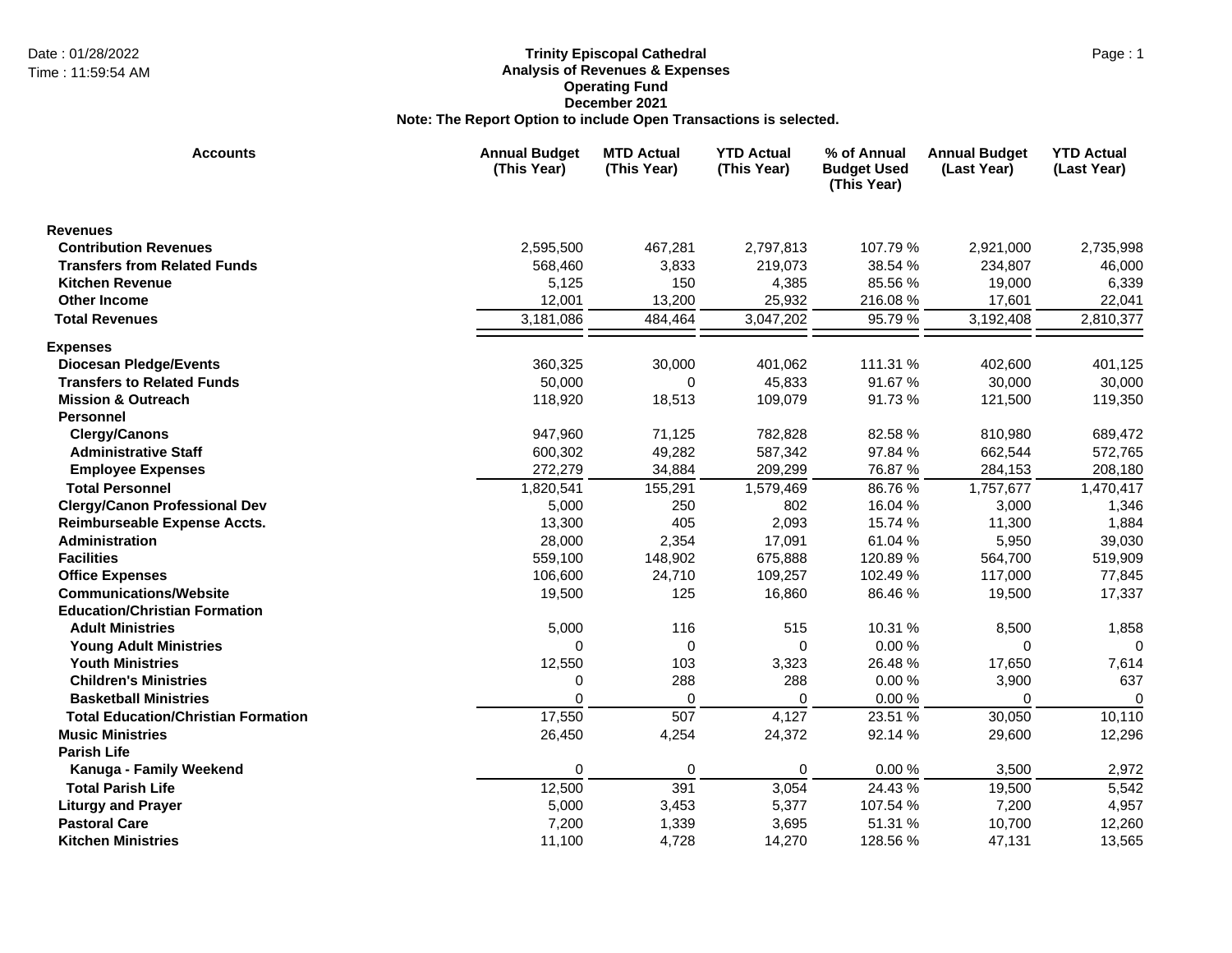## Date : 01/28/2022 Page : 2 **Trinity Episcopal Cathedral Analysis of Revenues & Expenses Operating Fund December 2021 Note: The Report Option to include Open Transactions is selected.**

| <b>Accounts</b>                                      |                            | <b>Annual Budget</b><br>(This Year) | <b>MTD Actual</b><br>(This Year) | <b>YTD Actual</b><br>(This Year) | % of Annual<br><b>Budget Used</b><br>(This Year) | <b>Annual Budget</b><br>(Last Year) | <b>YTD Actual</b><br>(Last Year) |
|------------------------------------------------------|----------------------------|-------------------------------------|----------------------------------|----------------------------------|--------------------------------------------------|-------------------------------------|----------------------------------|
| <b>Debt Service and Transfers</b>                    |                            | 20,000                              | $\Omega$                         |                                  | 0.00%                                            | 15,000                              | 0                                |
| <b>Total Expenses</b>                                |                            | 3,181,086                           | 395,222                          | 3,012,328                        | 94.69 %                                          | 3,192,408                           | 2,736,972                        |
| <b>Other Revenues</b>                                | <b>Net Total</b>           | 0                                   | 89,242                           | 34,874                           | 0.00%                                            | 0                                   | 73,406                           |
| <b>Total Other Revenues</b>                          |                            | $\Omega$                            | $\Omega$                         | 187,328                          | 0.00%                                            | ∩                                   | 0                                |
| <b>Other Expenses</b><br><b>Total Other Expenses</b> |                            | $\Omega$                            |                                  | 113,893                          | 0.00%                                            |                                     | 0                                |
|                                                      | <b>Net Operating Total</b> | 0                                   | 89,242                           | 108,309                          | 0.00%                                            | 0                                   | 73,406                           |